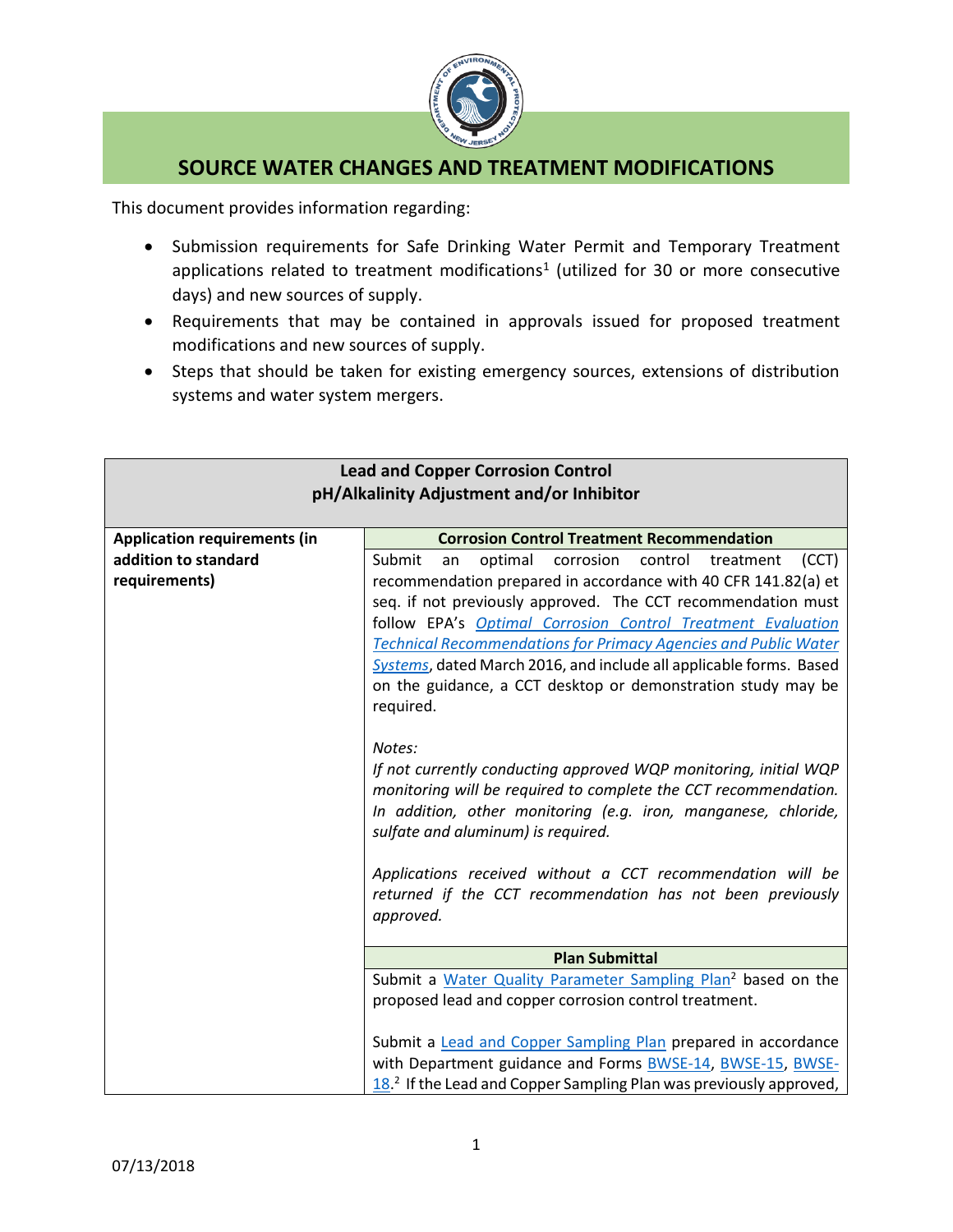| Application requirements (cont'd) | a statement indicating there have not been any revisions since the                                                                 |
|-----------------------------------|------------------------------------------------------------------------------------------------------------------------------------|
|                                   | approval may be submitted in lieu of the plan and forms.                                                                           |
|                                   | <b>Sampling Results</b><br>All Water Quality Parameter sampling results <sup>3</sup> conducted to                                  |
|                                   | complete the CCT recommendation must be submitted.                                                                                 |
|                                   |                                                                                                                                    |
|                                   | <b>Consecutive Water Systems</b>                                                                                                   |
|                                   | The CCT recommendation must address any potential impacts to                                                                       |
|                                   | consecutive water systems that are served.                                                                                         |
|                                   | If the consecutive water system is not conducting approved WQP                                                                     |
|                                   | monitoring for lead and copper, WQP samples will be required from                                                                  |
|                                   | that consecutive system at the interconnection and in the                                                                          |
|                                   | distribution system (DS) and results submitted to the Department <sup>3</sup> .                                                    |
|                                   | The number of DS samples required is based on the consecutive<br>water system's population in accordance with 40 CFR 141.87(a)(2). |
|                                   |                                                                                                                                    |
|                                   | Documentation that all consecutive water systems have been                                                                         |
|                                   | notified of the proposed changes in CCT so that the potential                                                                      |
|                                   | impacts can be addressed in advance.                                                                                               |
|                                   |                                                                                                                                    |
|                                   |                                                                                                                                    |
| <b>Approval conditions</b>        | Monitoring - upon commencement of utilization of Corrosion<br><b>Control Treatment</b>                                             |
|                                   | Monitor <sup>3</sup> for pH, alkalinity, orthophosphate (if utilized) and silica (if                                               |
|                                   | utilized) at the POE biweekly, and twice each 6-month monitoring                                                                   |
|                                   | period at the approved DS sites while CCT is in use. Report results                                                                |
|                                   | monthly.                                                                                                                           |
|                                   | If the water system delivers water to a consecutive water system                                                                   |
|                                   | that is not conducting approved monitoring for applicable WQPs,                                                                    |
|                                   | WQP samples must also be collected by the consecutive system at                                                                    |
|                                   | the interconnection biweekly and in the DS of the consecutive                                                                      |
|                                   | system twice every 6-month monitoring period. The number of DS                                                                     |
|                                   | samples required is based on the consecutive system's population                                                                   |
|                                   | in accordance with 40CFR 141.87(a)(2). <sup>1</sup>                                                                                |
|                                   | <b>Written Notification</b>                                                                                                        |
|                                   | Written notification to the Department one week prior to utilizing                                                                 |
|                                   | approved CCT and within one week of discontinuing use of the<br>approved CCT (if treatment is temporary). <sup>4</sup>             |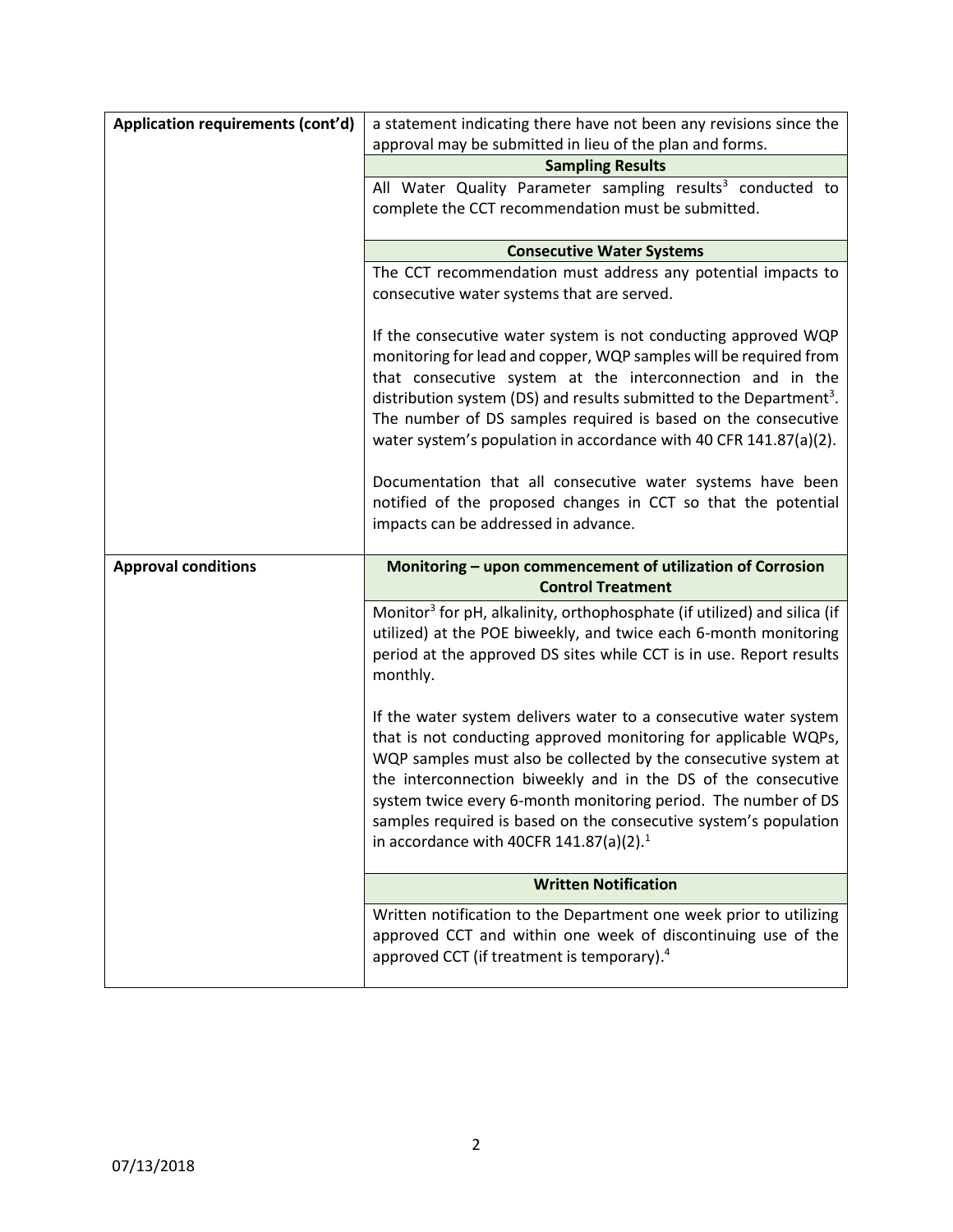| <b>Approval Conditions (cont'd)</b>                                                                             | <b>Miscellaneous</b>                                                                                                                                                                                                                                                                                                                                          |  |
|-----------------------------------------------------------------------------------------------------------------|---------------------------------------------------------------------------------------------------------------------------------------------------------------------------------------------------------------------------------------------------------------------------------------------------------------------------------------------------------------|--|
|                                                                                                                 | Once the new CCT is in use, if pH, alkalinity, orthophosphate, or<br>silica levels occur at the POE or in the DS the water system (and any<br>consecutive systems) may be placed on standard lead and copper<br>sampling.                                                                                                                                     |  |
|                                                                                                                 | Additional WQP monitoring may be required to optimize treatment.                                                                                                                                                                                                                                                                                              |  |
|                                                                                                                 | If the CCT changes the sampling requirements of any consecutive<br>system (e.g. addition of orthophosphate), a Water Quality<br>Parameter Sampling Plan prepared in accordance with Department<br>guidance must also be submitted by the consecutive system. The<br>water system adding the CCT must notify all consecutive system(s)<br>of this requirement. |  |
| Corrosion control (other than for lead and copper) and other treatment<br>changes that could impact corrosivity |                                                                                                                                                                                                                                                                                                                                                               |  |
| <b>Application requirements (in</b>                                                                             | <b>Sampling Results</b>                                                                                                                                                                                                                                                                                                                                       |  |
| addition to standard                                                                                            | Provide results from two samples <sup>3</sup> collected at least 2 weeks apart                                                                                                                                                                                                                                                                                |  |
| requirements)                                                                                                   | for pH, alkalinity, orthophosphate (if utilized) and silica (if utilized)                                                                                                                                                                                                                                                                                     |  |
|                                                                                                                 | at the Point of Entry (POE). Report dosage of orthophosphate/silica<br>if utilized.                                                                                                                                                                                                                                                                           |  |
|                                                                                                                 | <b>Consecutive Water Systems</b>                                                                                                                                                                                                                                                                                                                              |  |
|                                                                                                                 | Documentation that all consecutive water systems have been<br>notified of the proposed changes in CCT so that the potential<br>impacts can be addressed in advance.                                                                                                                                                                                           |  |
| <b>Approval conditions</b>                                                                                      | Monitoring - upon commencement of utilization of new                                                                                                                                                                                                                                                                                                          |  |
|                                                                                                                 | treatment/inhibitor                                                                                                                                                                                                                                                                                                                                           |  |
|                                                                                                                 | Monitor <sup>3</sup> for pH, alkalinity, orthophosphate (if utilized) and silica (if<br>utilized) at the POE biweekly during the term of the approval, or for<br>a period of 6 months, whichever is shorter. Report results monthly.                                                                                                                          |  |
|                                                                                                                 | <b>Plan Submittal</b>                                                                                                                                                                                                                                                                                                                                         |  |
|                                                                                                                 | Submission of a <b>Lead and Copper Sampling Plan</b> prepared in<br>accordance with Department guidance and Forms BWSE-14, BWSE-<br>15, BWSE-18. <sup>2</sup> If the Lead and Copper Sampling Plan was previously<br>approved, a statement indicating there have not been any revisions<br>since the approval may be submitted in lieu of the plan and forms. |  |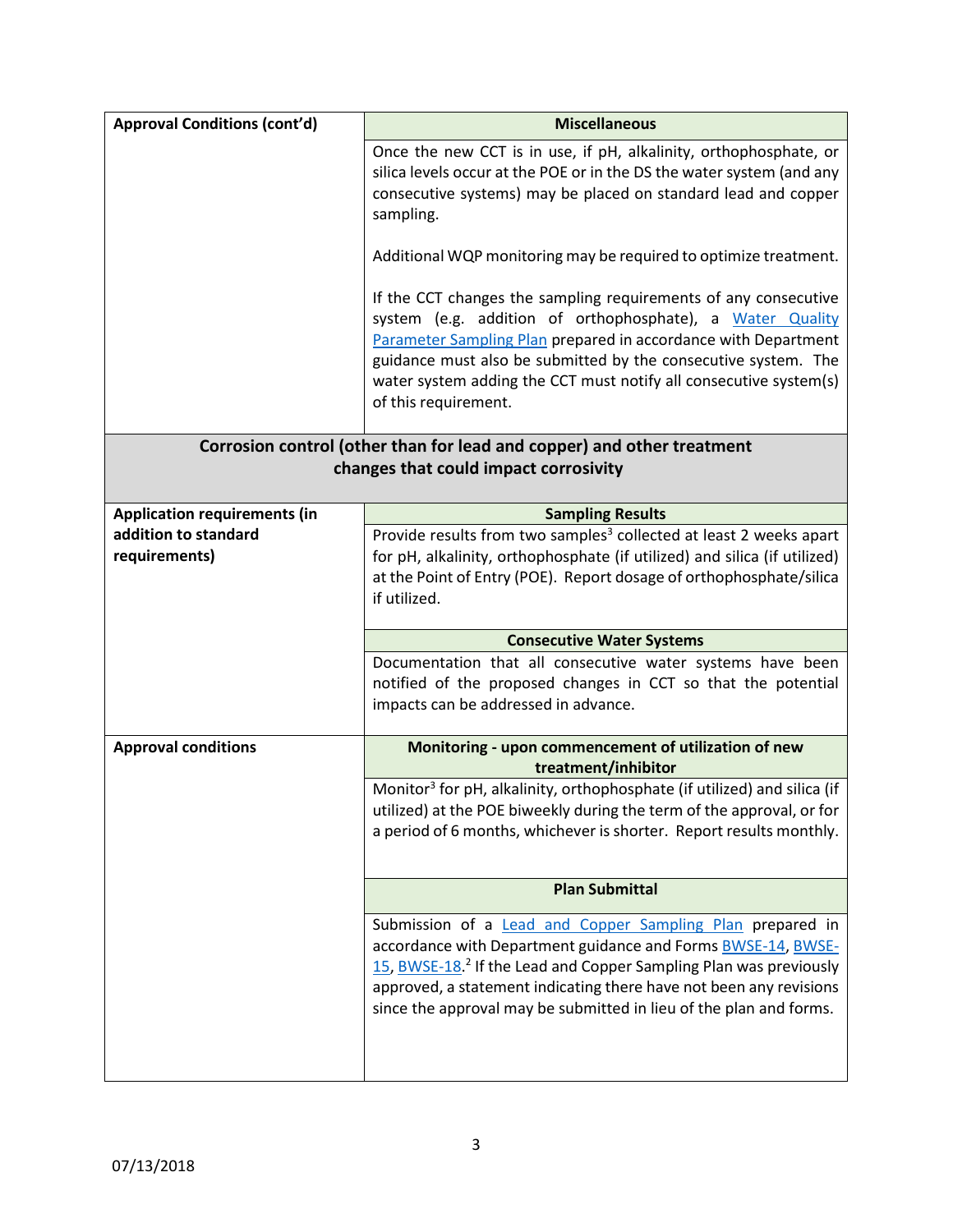| Approval conditions (cont'd)                                                                                                                                                  | <b>Written Notification</b>                                                                                                                                                                                                                                                                                                                                                                                                                                                                 |
|-------------------------------------------------------------------------------------------------------------------------------------------------------------------------------|---------------------------------------------------------------------------------------------------------------------------------------------------------------------------------------------------------------------------------------------------------------------------------------------------------------------------------------------------------------------------------------------------------------------------------------------------------------------------------------------|
|                                                                                                                                                                               | Written notification to the Department one week prior to utilizing<br>approved CCT and within one week of discontinuing use of the<br>approved CCT (if treatment is temporary). <sup>4</sup>                                                                                                                                                                                                                                                                                                |
|                                                                                                                                                                               | <b>Miscellaneous</b>                                                                                                                                                                                                                                                                                                                                                                                                                                                                        |
|                                                                                                                                                                               | Once the new treatment is in use, if pH, alkalinity, orthophosphate,<br>or silica levels are outside the normal operating levels at the POE,<br>WQP monitoring within the DS may be required; any consecutive<br>water systems may be required to begin WQP monitoring at the<br>interconnection and in the DS; and, the water system (and any<br>consecutive water systems) may be placed on standard lead and<br>copper sampling.                                                         |
| New Sources of Supply (wells, surface water, interconnections)                                                                                                                |                                                                                                                                                                                                                                                                                                                                                                                                                                                                                             |
| Requirements and Conditions may be waived if the water quality parameters and treatment proposed for the new<br>source are similar to existing source water quality/treatment |                                                                                                                                                                                                                                                                                                                                                                                                                                                                                             |
| <b>Application requirements (in</b>                                                                                                                                           | <b>Sampling Results</b>                                                                                                                                                                                                                                                                                                                                                                                                                                                                     |
| addition to standard                                                                                                                                                          | Submit results from two samples <sup>3</sup> collected at least two weeks apart                                                                                                                                                                                                                                                                                                                                                                                                             |
| requirements)                                                                                                                                                                 | for pH, alkalinity, orthophosphate (if utilized) and silica (if utilized)<br>at the Point of Entry (POE) representing existing water quality.<br>Report dosage of orthophosphate/silica (if utilized).                                                                                                                                                                                                                                                                                      |
|                                                                                                                                                                               | Submit results from two samples <sup>3</sup> collected on different days at<br>least two weeks apart for pH, alkalinity, orthophosphate (if utilized)<br>and silica (if utilized) in the DS at sites in accordance with 40 CFR<br>141.87(a)(2). Sites to be sampled are the DS sites identified in the<br>approved WQP sampling plan or at representative preliminary<br>distribution sites that have been approved by the Department.                                                      |
|                                                                                                                                                                               | <b>Consecutive Water Systems</b>                                                                                                                                                                                                                                                                                                                                                                                                                                                            |
|                                                                                                                                                                               | Documentation that all consecutive water systems have been<br>notified of the proposed changes in water quality so that the<br>potential impacts can be addressed in advance.                                                                                                                                                                                                                                                                                                               |
|                                                                                                                                                                               | If the consecutive water system is not conducting approved WQP<br>monitoring for lead and copper, WQP samples must be collected at<br>the interconnection and in the DS of the consecutive system and<br>results submitted to the Department. The number of DS samples<br>required is based on the consecutive system's population in<br>accordance with 40 CFR 141.87(a)(2). The water system adding the<br>new source must notify all consecutive water system(s) of this<br>requirement. |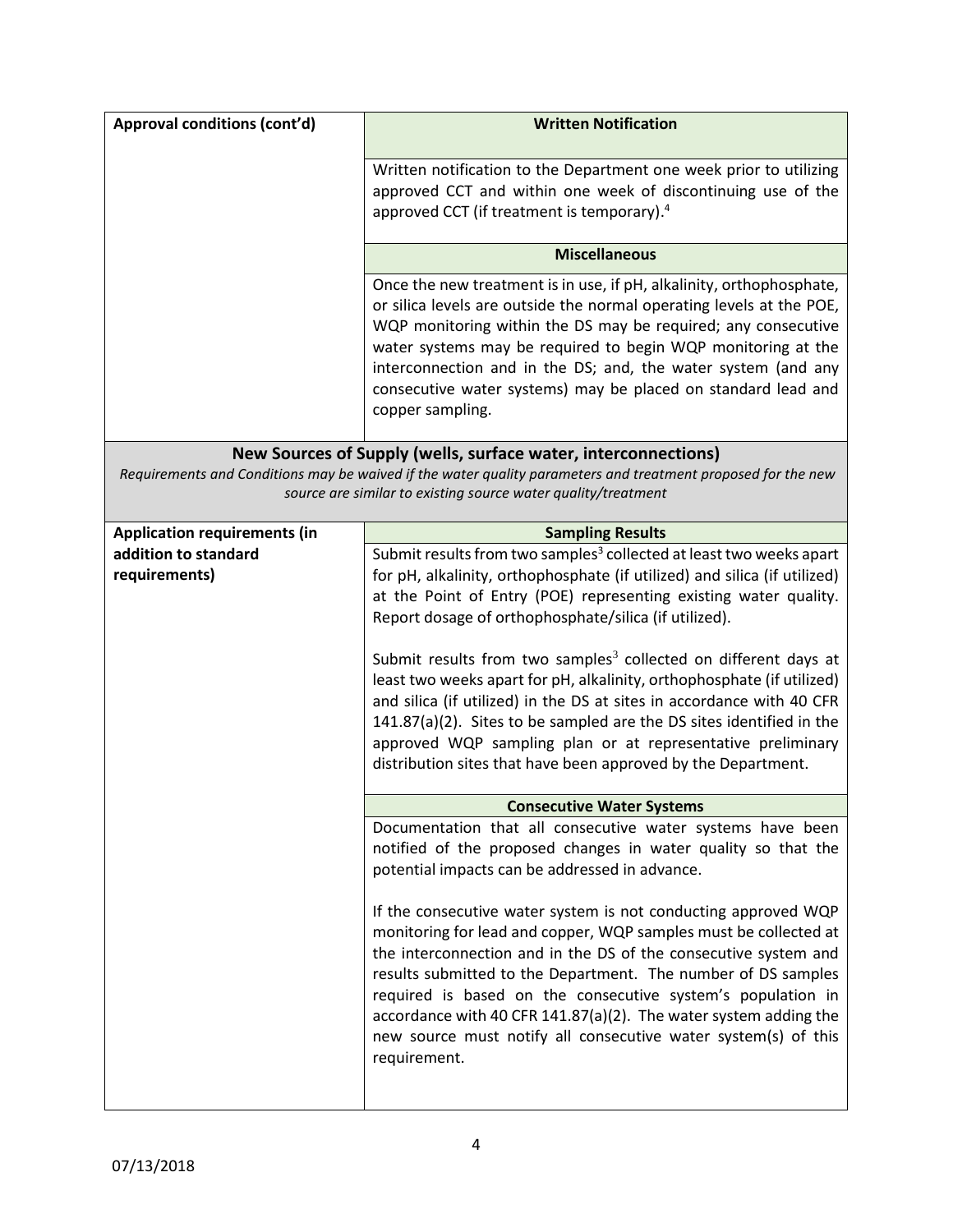| <b>Application Requirements</b> | <b>Plan Submittal</b>                                                                                                                                                                                                                                                                                                                                                                                                                                                                                                                                                                                                                                                                                      |
|---------------------------------|------------------------------------------------------------------------------------------------------------------------------------------------------------------------------------------------------------------------------------------------------------------------------------------------------------------------------------------------------------------------------------------------------------------------------------------------------------------------------------------------------------------------------------------------------------------------------------------------------------------------------------------------------------------------------------------------------------|
| (cont'd)                        | Submission of a <b>Lead and Copper Sampling Plan</b> prepared in<br>accordance with Department guidance and Forms BWSE-14, BWSE-<br>15, BWSE-18. <sup>2</sup> If the Lead and Copper Sampling Plan was previously<br>approved, a statement indicating there have not been any revisions<br>since the approval may be submitted in lieu of the plan and forms.<br>Submission of a Water Quality Parameter Sampling Plan <sup>2</sup> prepared<br>in accordance with Department guidance if the new source will have<br>CCT.                                                                                                                                                                                 |
| <b>Approval Conditions</b>      | <b>Monitoring</b>                                                                                                                                                                                                                                                                                                                                                                                                                                                                                                                                                                                                                                                                                          |
|                                 | Monitor for pH, alkalinity, orthophosphate (if utilized) and silica (if<br>utilized) at the POE biweekly, and twice during the initial 6-month<br>monitoring period at the approved DS sites. Report results monthly.<br>If the water system sells to another water system that is not<br>conducting approved WQP monitoring for lead and copper, WQP<br>samples must also be collected at the interconnection and in the DS<br>of the consecutive system. The number of DS samples required is<br>based on the consecutive water system's population in accordance<br>with 40CFR 141.87(a)(2). The water system adding the new source<br>must notify all consecutive water system(s) of this requirement. |
|                                 | <b>Written Notification</b>                                                                                                                                                                                                                                                                                                                                                                                                                                                                                                                                                                                                                                                                                |
|                                 | Written notification to the Department one week prior to utilizing<br>the new source. <sup>4</sup>                                                                                                                                                                                                                                                                                                                                                                                                                                                                                                                                                                                                         |
|                                 | <b>Miscellaneous</b>                                                                                                                                                                                                                                                                                                                                                                                                                                                                                                                                                                                                                                                                                       |
|                                 | Once the new source is in use, if pH, alkalinity, orthophosphate, or<br>silica levels are outside the normal operating levels at the POE or in<br>the DS, the water system (and any consecutive systems) may be<br>placed on standard lead and copper monitoring.<br>Additional WQP monitoring may be required to optimize treatment.                                                                                                                                                                                                                                                                                                                                                                      |
|                                 |                                                                                                                                                                                                                                                                                                                                                                                                                                                                                                                                                                                                                                                                                                            |